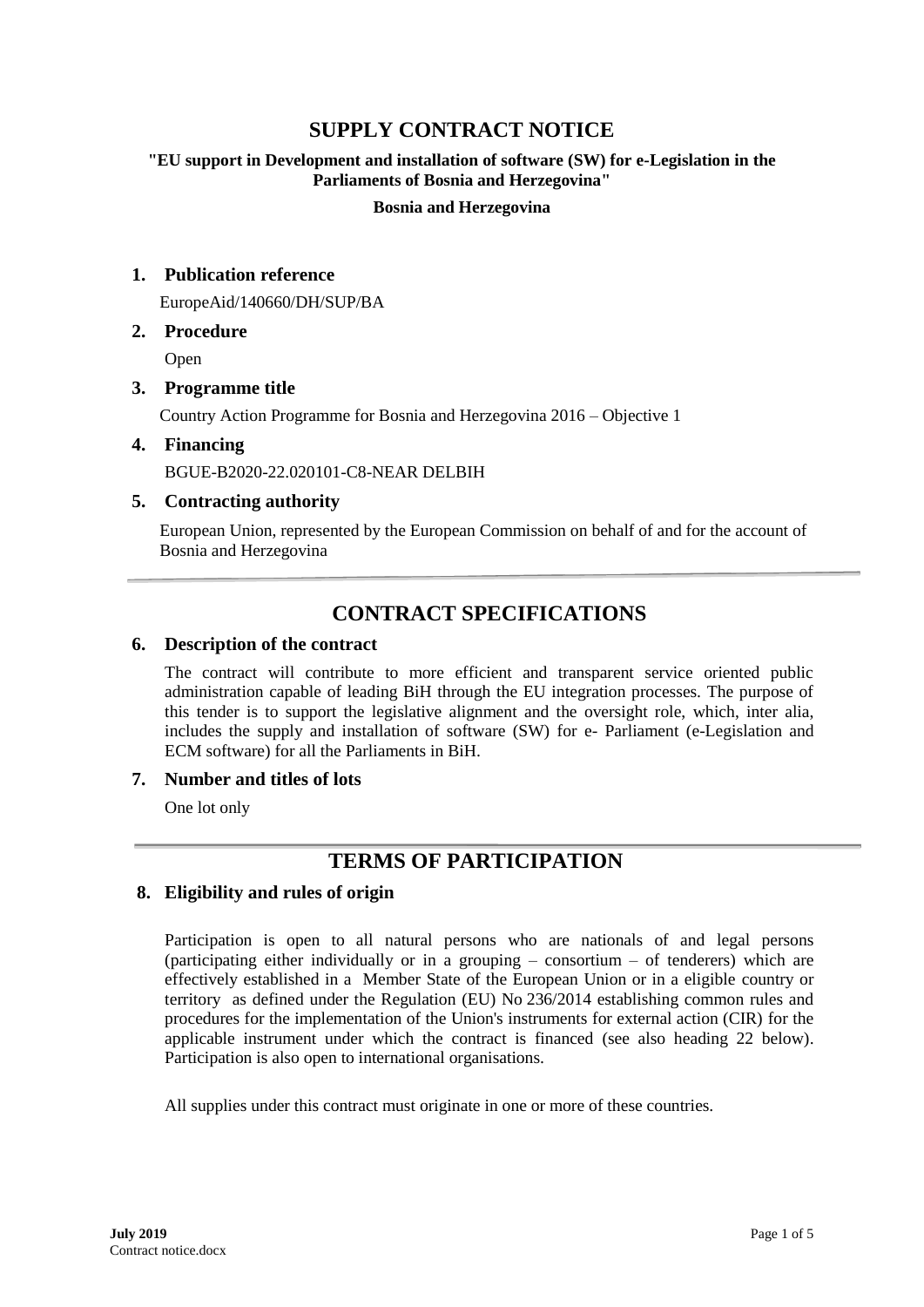# **9. Grounds for exclusion**

Tenderers must submit a signed declaration, included in the tender form for a supply contract, to the effect that they are not in any of the situations listed in Section 2.6.10.1. of the practical guide.

Tenderers included in the lists of EU restrictive measures (see Section 2.4. of the PRAG) at the moment of the award decision cannot be awarded the contract.

#### **10. Number of tenders**

The candidates may submit only one application. Tenders for parts of a lot will not be considered. Tenderers may not submit a tender for a variant solution in addition to their tender for the supplies required in the tender dossier.

#### **11. Tender guarantee**

Tenderers must provide a tender guarantee of EUR 10 000 when submitting their tender. This guarantee will be released to unsuccessful tenderers once the tender procedure has been completed and to the successful tenderer upon signature of the contract by all parties. This guarantee will be called upon if the tenderer does not fulfil all obligations stated in its tender.

#### **12. Performance guarantee**

The successful tenderer will be asked to provide a performance guarantee of 10% of the amount of the contract at the signing of the contract. This guarantee must be provided together with the return of the countersigned contract no later than 30 days after the tenderer receives the contract signed by the contracting authority. If the selected tenderer fails to provide such a guarantee within this period, the contract will be void and a new contract may be drawn up and sent to the tenderer which has submitted the next cheapest compliant tender.

#### **13. Information meeting and/or site visit**

No information meeting is planned

#### **14. Tender validity**

Tenders must remain valid for a period of 90 days after the deadline for submission of tenders. In exceptional circumstances, the contracting authority may, before the validity period expires, request that tenderers extend the validity of tenders for a specific period (see para 8.2 of the instructions to tenderers).

#### **15. Period of implementation of tasks**

The period of implementation is 460 calendar days from the commencement date, until the provisional acceptance.

# **SELECTION AND AWARD CRITERIA**

# **16. Selection criteria**

The following selection criteria will be applied to tenderers. In the case of tenders submitted by a consortium, these selection criteria will be applied to the consortium as a whole unless specified otherwise. The selection criteria will not be applied to natural persons and single-member companies when they are sub-contractors:

- 1) Economic and financial capacity of tenderer (based on i.a. item 3 of the tender form for a supply contract). In case of tenderer being a public body, equivalent information should be provided. The reference period which will be taken into account will be the last three financial years for which accounts have been closed.
	- the average annual turnover of the tenderer for the referenced period above must exceed the total value of its financial offer .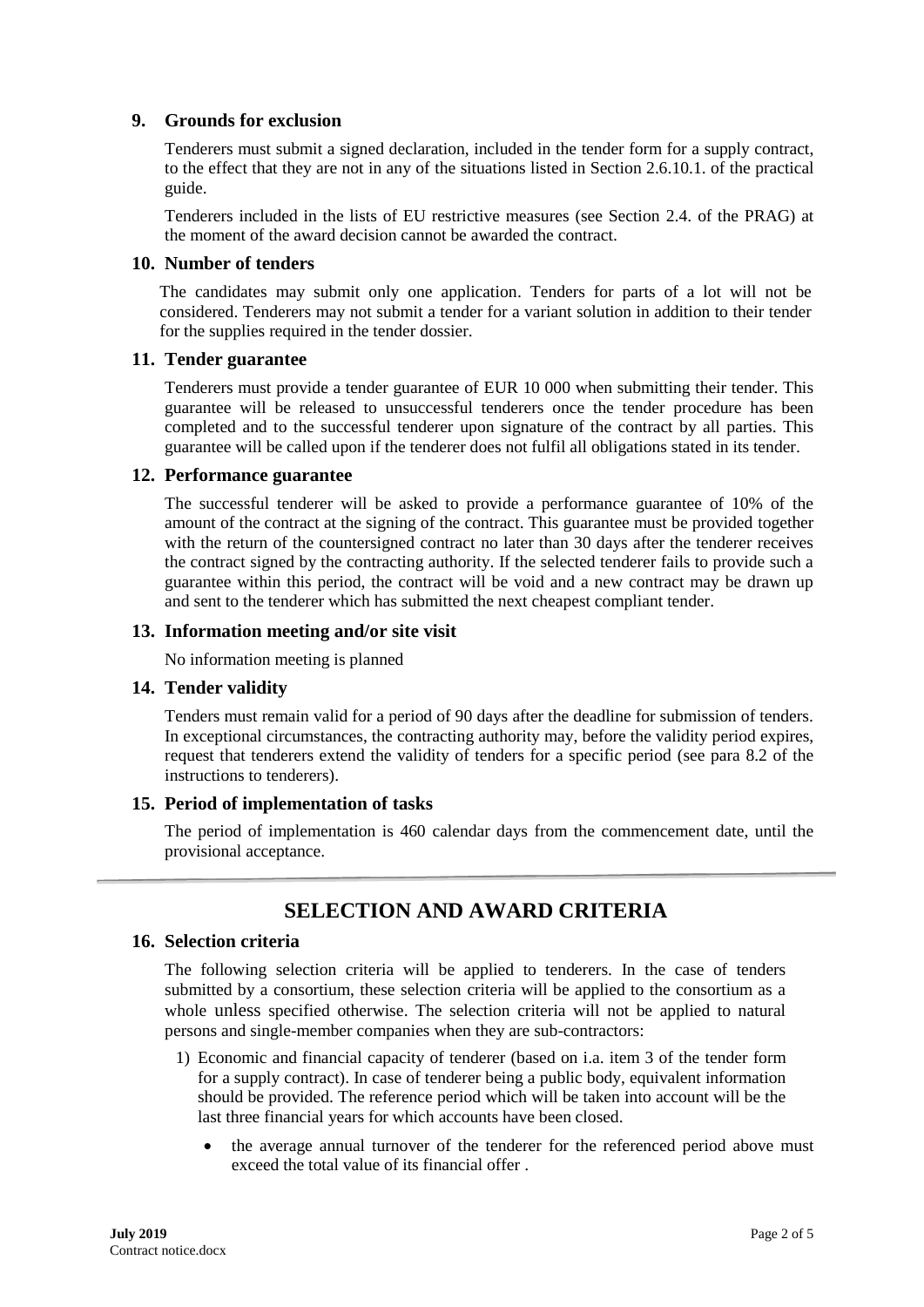- 2) Professional capacity of tenderer (based on i.a. items 4 and 5 of the tender form for a supply contract). The reference period which will be taken into account will be the last three years preceding the submission deadline.
	- At least 5 staff has been working and currently work for the tenderer in the relevant field to this contract.
- 3) Technical capacity of tenderer *(*based on i.a. items 5 and 6 of the tender form for a supply contract). The reference period which will be taken into account will be the last three years preceding the submission deadline.
	- The tenderer has delivered supplies or services under at least one contract in the field related to this contract and with a budget of at least the value of its financial offer, which were implemented during the referenced period mentioned above.

This means that the contract the tenderer refers to could have been started or completed at any time during the indicated period but it does not necessarily have to be started and completed during that period, nor implemented during the entire period. Tenderers are allowed to refer either to projects completed within the reference period (although started earlier) or to projects not yet completed. In the first case the project will be considered in its whole if proper evidence of performance is provided (statement or certificate from the entity which awarded the contract, final acceptance). In case of projects still on-going only the portion satisfactorily completed during the reference period will be taken into consideration. This portion will have to be supported by documentary evidence (similarly to projects completed) also detailing its value.

#### Capacity-providing entities

An economic operator may, where appropriate and for a particular contract, rely on the capacities of other entities, regardless of the legal nature of the links which it has with them. If the tenderer relies on other entities it must prove to the contracting authority that it will have at its disposal the resources necessary for performance of the contract by producing a commitment on the part of those entities to place those resources at its disposal. Such entities, for instance the parent company of the economic operator, must respect the same rules of eligibility and notably that of nationality, as the economic operator relying on them and must comply with the selection criteria for which the economic operator relies on them. Furthermore, the data for this third entity for the relevant selection criterion should be included in the tender in a separate document. Proof of the capacity will also have to be provided when requested by the contracting authority.

With regard to technical and professional criteria, a tenderer may only rely on the capacities of other entities where the latter will perform the tasks for which these capacities are required.

With regard to economic and financial criteria, the entities upon whose capacity the tenderer relies become jointly and severally liable for the performance of the contract.

#### **17. Award criteria**

Price

# **TENDERING**

#### **18. How to obtain the tender dossier**

The tender dossier is available from the following Internet address: <https://webgate.ec.europa.eu/europeaid/online-services/index.cfm?do=publi.welcome> and http://europa.ba/?page\_id=320. The tender dossier is also available from the contracting authority. Tenders must be submitted using the standard tender form for a supply contract included in the tender dossier, whose format and instructions must be strictly observed.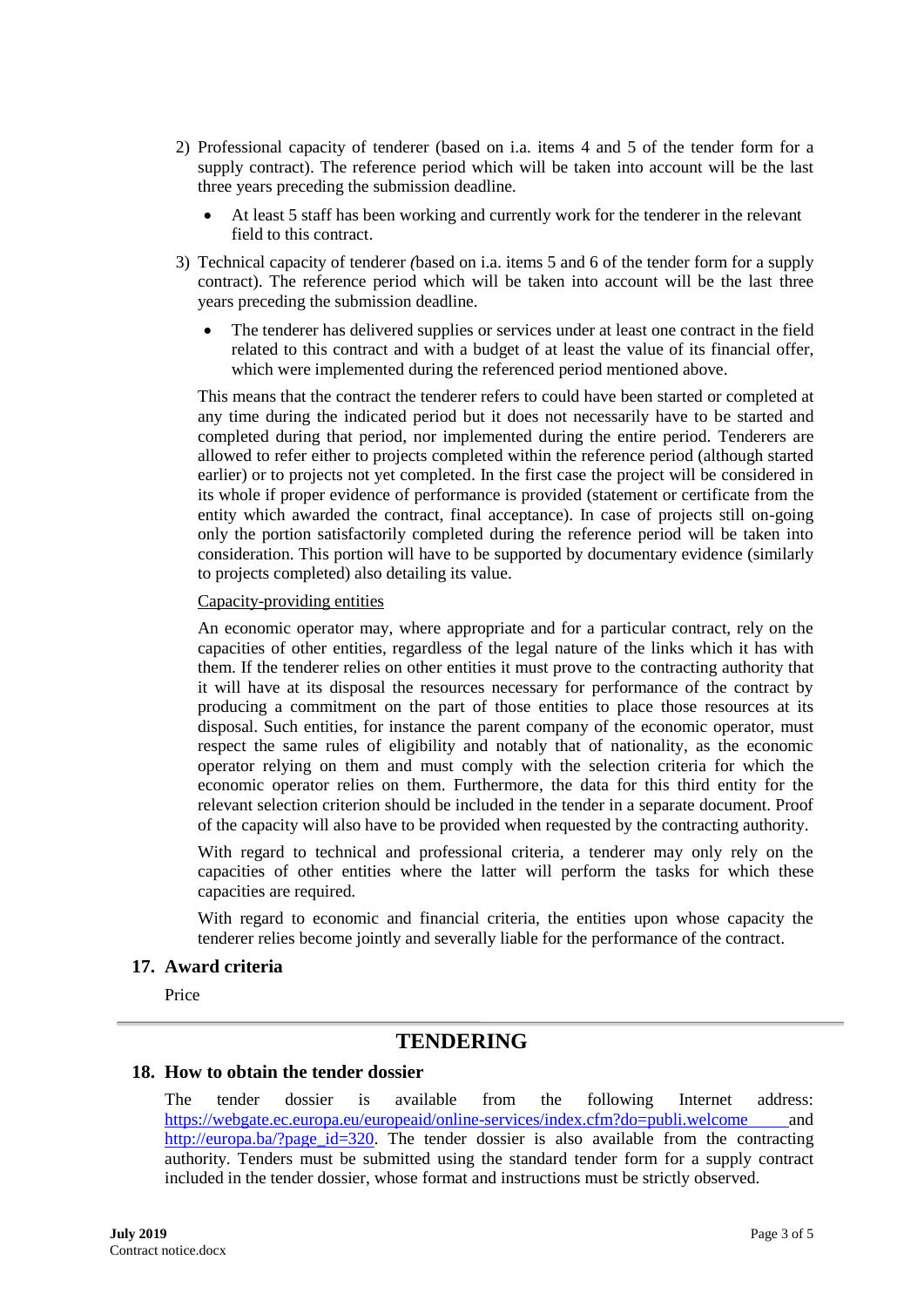Tenderers with questions regarding this tender should send them in writing to:

Delegation of the European Union to Bosnia and Herzegovina Finance, Contracts and Audit Section - Procurement E-mail:

[DELEGATION-BOSNIA-AND-HERZEGOVINA-PROCUREMENT@eeas.europa.eu](mailto:DELEGATION-BOSNIA-AND-HERZEGOVINA-PROCUREMENT@eeas.europa.eu)

(mentioning the publication reference shown in item 1) at the latest 21 days before the deadline for submission of tenders given in item 19. The contracting authority must reply to all tenderers' questions at the latest 11 days before the deadline for submission of tenders. Eventual clarifications or minor changes to the tender dossier shall be published at the latest 11 days before the submission deadline on the website of DG International Cooperation and Development [https://webgate.ec.europa.eu/europeaid/online](https://webgate.ec.europa.eu/europeaid/online-services/index.cfm?do=publi.welcome)[services/index.cfm?do=publi.welcome](https://webgate.ec.europa.eu/europeaid/online-services/index.cfm?do=publi.welcome) and EU Delegation to Bosnia and Herzegovina website http://europa.ba/?page\_id=320

#### **19. Deadline for submission of tenders**

The tenderer's attention is drawn to the fact that there are two different systems for sending tenders: one is by post or private mail service, the other is by hand delivery.

In the first case, the tender must be sent before the date and time limit for submission, as evidenced by the postmark or deposit  $\text{slip}^1$ , but in the second case it is the acknowledgment of receipt given at the time of the delivery of the tender which will serve as proof.

The submission deadline for this tender is **11/05/2020 at 12:00 CET.**

Any tender submitted to the contracting authority after this deadline will not be considered.

**The contracting authority may, for reasons of administrative efficiency, reject any tender submitted on time to the postal service but received, for any reason beyond the contracting authority's control, after the effective date of approval of the evaluation report, if accepting tenders that were submitted on time but arrived late would considerably delay the evaluation procedure or jeopardise decisions already taken and notified.**

#### **How tenders may be submitted**

Tenders must be submitted in English exclusively to the contracting authority in a sealed envelope:

 EITHER by post or by courier service, in which case the evidence shall be constituted by the postmark or the date of the deposit slip, to :

> Delegation of the European Union to Bosnia and Herzegovina Finance, Contracts and Audit Section – Procurement Skenderija 3a, 71 000 Sarajevo, Bosnia and Herzegovina

 OR hand delivered by the participant in person or by an agent directly to the premises of the contracting authority in return for a signed and dated receipt, in which case the evidence shall be constituted by this acknowledgement of receipt, to:

Delegation of the European Union to Bosnia and Herzegovina Finance, Contracts and Audit Section – Procurement Skenderija 3a, 71 000 Sarajevo, Bosnia and Herzegovina Opening hours: Monday to Thursday 08:30 - 17:30 and Friday 08:30 - 14:00 CET

The contract title and the Publication reference (see item 1 above) must be clearly marked on the envelope containing the tender and must always be mentioned in all subsequent correspondence with the contracting authority.

1

 $1$  It is recommended to use registered mail in case the postmark would not be readable.